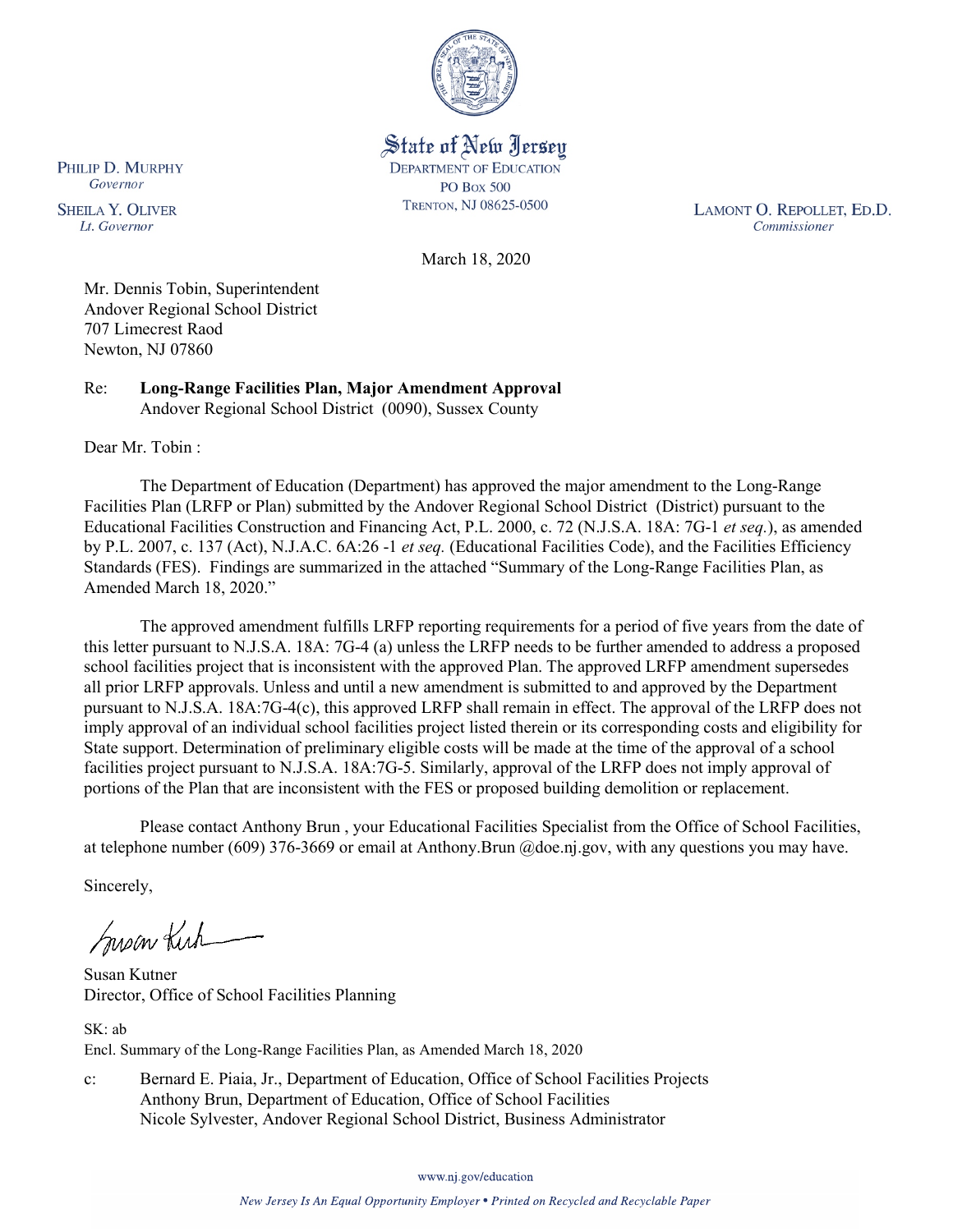# **Andover Regional School District (0090) Summary of the Long-Range Facilities Plan, as Amended March 18, 2020**

The Department of Education (Department) has completed its review of the major amendment to the Long-Range Facilities Plan (LRFP or Plan) submitted by the Andover Regional School District (District) pursuant to the Educational Facilities Construction and Financing Act, P.L. 2000, c. 72 (N.J.S.A. 18A: 7G-1 *et seq.*), as amended by P.L. 2007, c. 137 (Act), N.J.A.C. 6A:26-1 et seq. (Educational Facilities Code), and the Facilities Efficiency Standards (FES).

The following provides a summary of the District's approved amended LRFP. The summary is based on the standards set forth in the Act, the Educational Facilities Code, the FES, District-reported information in the Department's LRFP reporting system, and supporting documentation. The referenced reports in *italic* text are standard reports available on the Department's LRFP website.

### **1. Inventory Overview**

The District is classified as a Regular Operating District (ROD) for funding purposes. It provides services for students in grades PK-8.

The District identified existing and proposed schools, sites, buildings, rooms, and site amenities in its LRFP. Table 1 lists the number of existing and proposed district schools, sites, and buildings. Detailed information can be found in the *School Asset Inventory Report* and the *Site Asset Inventory Report.*

**As directed by the Department, school facilities projects that have received initial approval by the Department and have been approved by the voters, if applicable, are represented as "existing" in the LRFP.** Approved projects that include new construction and/or the reconfiguration/reassignment of existing program space are as follows: n/a.

|  |  | Table 1: Number of Schools, School Buildings, and Sites |  |
|--|--|---------------------------------------------------------|--|
|--|--|---------------------------------------------------------|--|

|                                              | <b>Existing</b> | <b>Proposed</b> |
|----------------------------------------------|-----------------|-----------------|
| Number of Schools (assigned DOE school code) |                 |                 |
| Number of School Buildings <sup>1</sup>      |                 |                 |
| Number of Non-School Buildings <sup>2</sup>  |                 |                 |
| Number of Vacant Buildings                   |                 |                 |
| Number of Sites                              |                 |                 |

*1 Includes district-owned buildings and long-term leases serving students in district-operated programs 2 Includes occupied district-owned buildings not associated with a school, such as administrative or utility buildings*

Based on the existing facilities inventory submitted by the District:

- Schools using leased buildings (short or long-term):  $n/a$
- Schools using temporary classroom units (TCUs), excluding TCUs supporting construction: n/a
- Vacant/unassigned school buildings:  $n/a$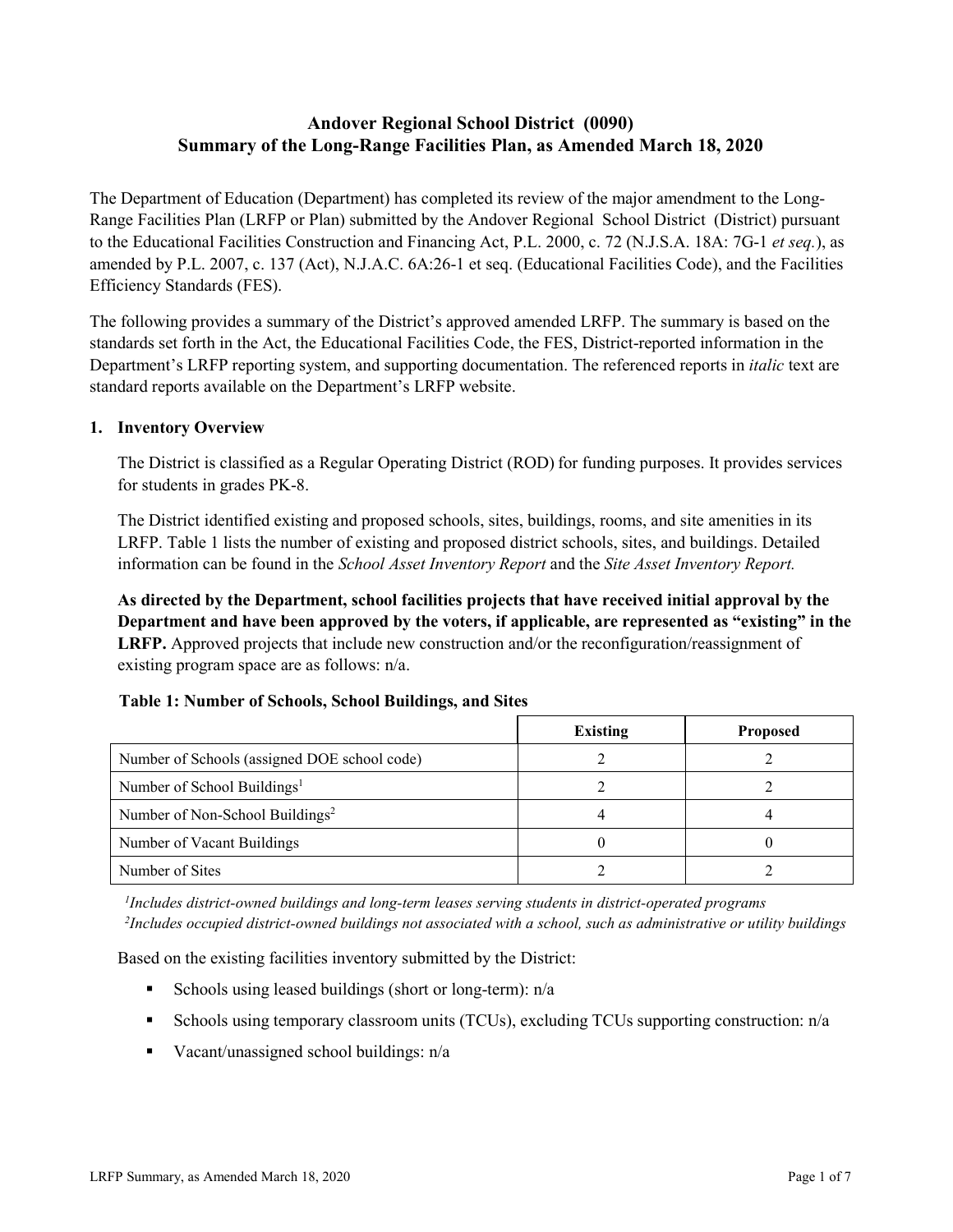**FINDINGS** The Department has determined that the proposed inventory is adequate for approval of the District's LRFP amendment. However, the LRFP determination does not imply approval of an individual school facilities project listed within the LRFP; the District must submit individual project applications for project approval.

# **2. District Enrollments**

The District determined the number of students, or "proposed enrollments," to be accommodated for LRFP planning purposes on a district-wide basis and in each school.

The Department minimally requires the submission of a standard cohort-survival projection using historic enrollment data from the Application for School State Aid (ASSA) or NJ Smart. The cohort-survival method projection method forecasts future students based upon the survival of the existing student population as it moves from grade to grade. A survival ratio of less than 1.00 indicates a loss of students, while a survival ratio of more than 1.00 indicates the class size is increasing. For example, if a survival ratio tracking first to second grade is computed to be 1.05, the grade size is increasing by 5% from one year to the next. The cohort-survival projection methodology works well for communities with stable demographic conditions. Atypical events impacting housing or enrollments, such as an economic downturn that halts new housing construction or the opening of a charter or private school, typically makes a cohort-survival projection less reliable.

#### **Proposed enrollments are based on a standard cohort-survival enrollment projection.**

Adequate supporting documentation was submitted to the Department to justify the proposed enrollments. Table 2 provides a comparison of existing and projected enrollments. All totals include special education students.

| <b>Grades</b>                | <b>Existing Enrollments</b><br>2019-20 School Year | <b>District Proposed Enrollments 22-</b><br>2024-25 School Year |
|------------------------------|----------------------------------------------------|-----------------------------------------------------------------|
| PK (excl. private providers) | 17                                                 | 20                                                              |
| Grades K-5                   | 285                                                | 240                                                             |
| Grades 6-8                   | 160                                                | 153                                                             |
| Grades 9-12                  |                                                    |                                                                 |
| <b>Totals</b>                | 462                                                | 413                                                             |

#### **Table 2: Enrollments**

**FINDINGS** The Department has determined the District's proposed enrollments to be acceptable for approval of the District's LRFP amendment. The Department will require a current enrollment projection at the time an application for a school facilities project is submitted incorporating the District's most recent enrollments in order to verify that the LRFP's planned capacity is appropriate for the updated enrollments.

#### **3. District Practices Capacity**

Based on information provided in the room inventories, *District Practices Capacity* was calculated for each school building to determine whether adequate capacity is proposed for the projected enrollments based on district scheduling and class size practices. The capacity totals assume instructional buildings can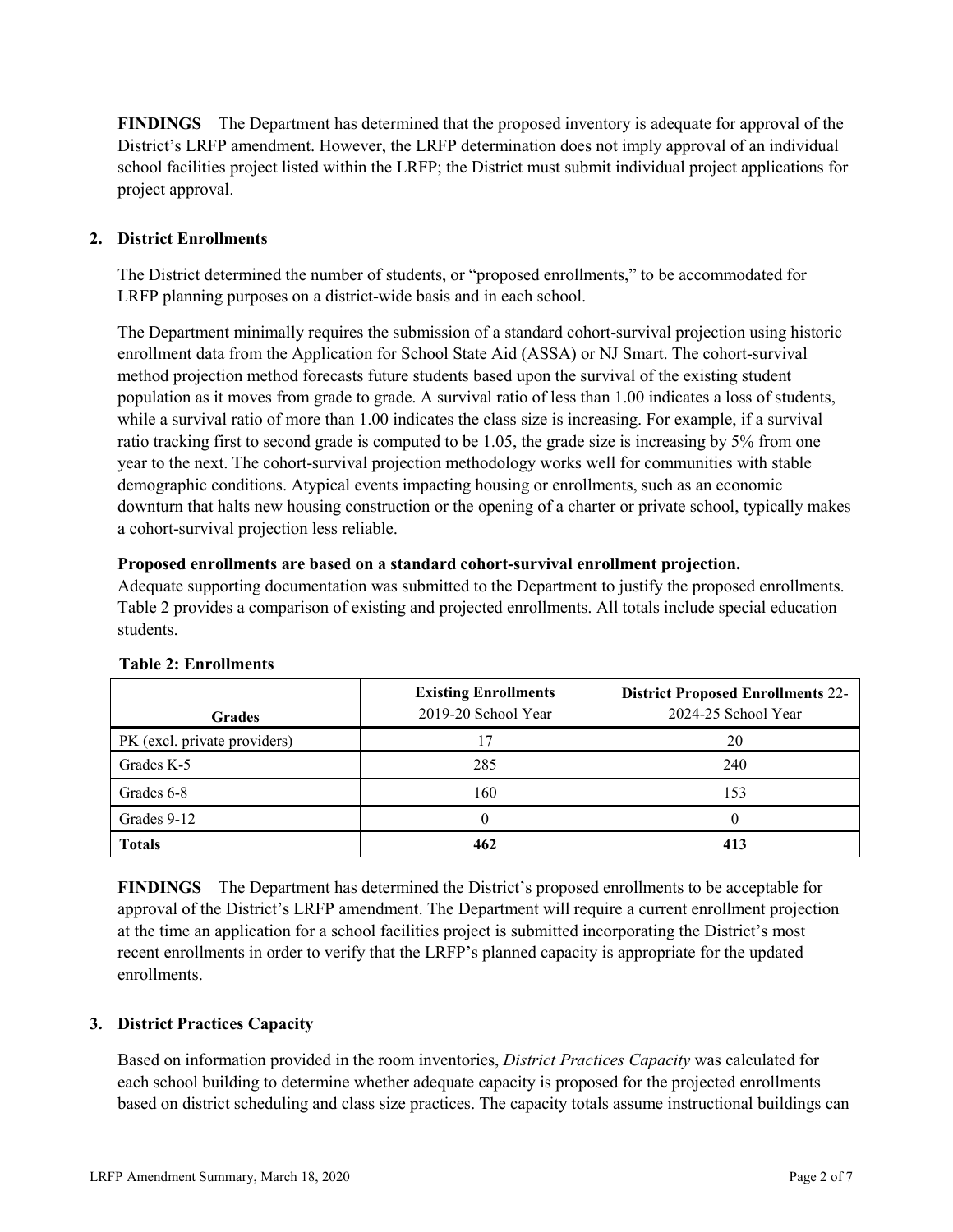be fully utilized regardless of school sending areas, transportation, and other operational issues. The calculations only consider district-owned buildings and long-term leases; short term leases and temporary buildings are excluded. A capacity utilization factor of 90% for classrooms serving grades K-8 and 85% for classrooms serving grades 9-12 is applied in accordance with the FES. No capacity utilization factor is applied to preschool classrooms.

In certain cases, districts may achieve adequate District Practices Capacity to accommodate enrollments but provide inadequate square feet per student in accordance with the FES, resulting in educational adequacy issues and "Unhoused Students." Unhoused students are considered in the "Functional Capacity" calculations used to determine potential State support for school facilities projects and are analyzed in Section 4.

Table 3 provides a summary of proposed enrollments and existing and proposed District-wide capacities. Detailed information can be found in the LRFP website reports titled *FES and District Practices Capacity Report, Existing Rooms Inventory Report, and Proposed Rooms Inventory Report.*

| <b>Grades</b>     | <b>Proposed</b><br><b>Enrollments</b> | <b>Existing</b><br><b>District</b><br><b>Practices</b><br>Capacity | <b>Existing</b><br>Deviation* | <b>Proposed</b><br><b>District</b><br><b>Practices</b><br>Capacity | <b>Proposed</b><br>Deviation* |
|-------------------|---------------------------------------|--------------------------------------------------------------------|-------------------------------|--------------------------------------------------------------------|-------------------------------|
| Elementary (PK-5) | 260                                   | 284.69                                                             | 24.69                         | 268.24                                                             | 8.24                          |
| Middle $(6-8)$    | 153                                   | 137.71                                                             | $-15.29$                      | 154.16                                                             | 1.16                          |
| High $(9-12)$     | $\theta$                              | 0.00                                                               | 0.00                          | 0.00                                                               | 0.00                          |
| <b>Totals</b>     | 413                                   | 422.40                                                             | 9.40                          | 422.40                                                             | 9.40                          |

**Table 3: District Practices Capacity Analysis**

*\* Positive numbers signify surplus capacity; negative numbers signify inadequate capacity. Negative values for District Practices capacity are acceptable for approval if proposed enrollments do not exceed 100% capacity utilization.*

Considerations:

- **Based on the proposed enrollments and existing room inventories, the District is projected to have** inadequate capacity for the following grade groups, assuming all school buildings can be fully utilized: n/a
- Adequate justification has been provided by the District if the proposed capacity for a school significantly deviates from the proposed enrollments. Generally, surplus capacity is acceptable for LRFP approval if additional capacity is not proposed through new construction.

**FINDINGS**The Department has determined that proposed District capacity, in accordance with the proposed enrollments, is adequate for approval of the District's LRFP amendment. The Department will require a current enrollment projection at the time an application for a school facilities project is submitted, incorporating the District's most recent Fall Enrollment Report, in order to verify that the LRFP's planned capacity meets the District's updated enrollments.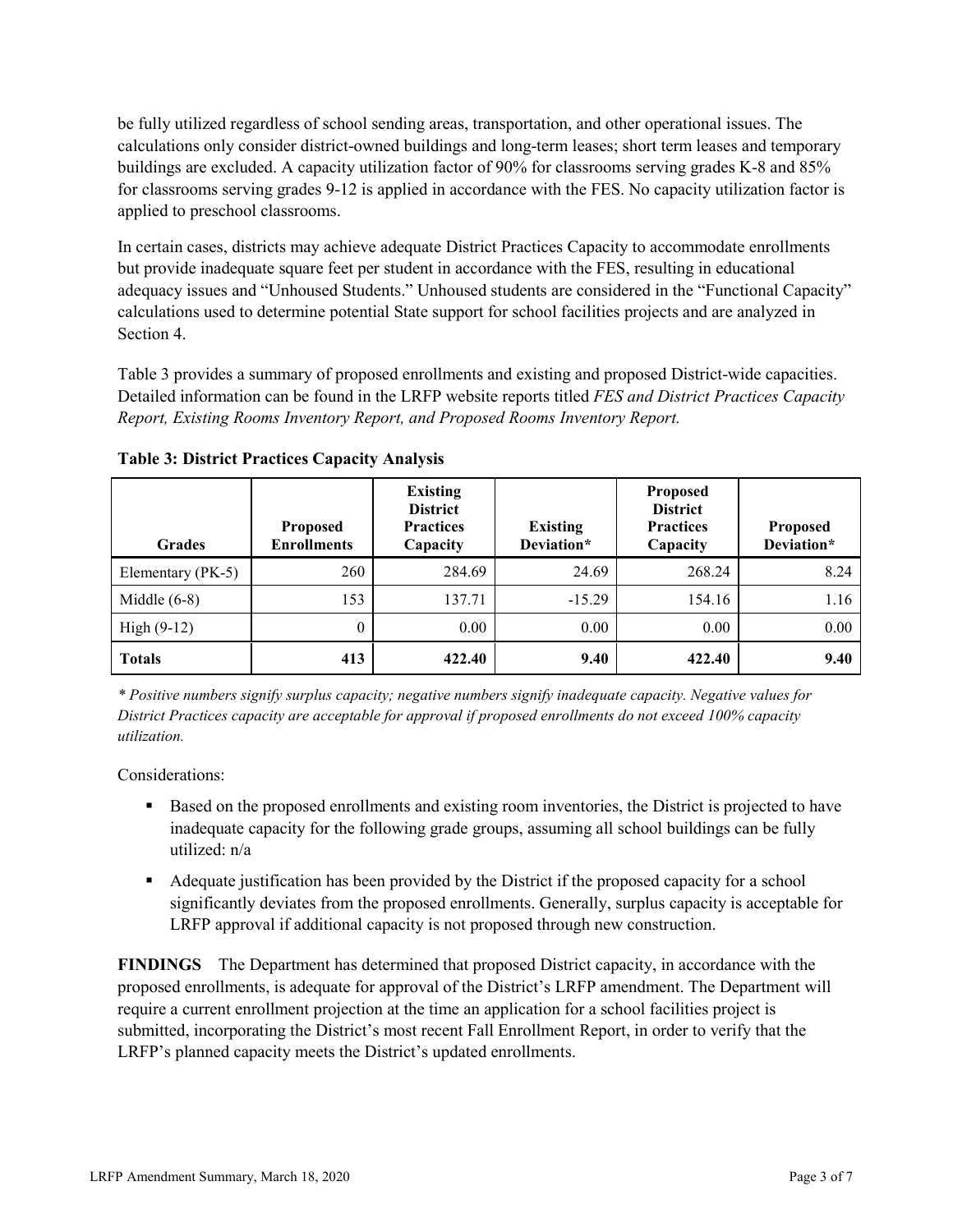### **4. New Construction Funding Eligibility**

*Functional Capacity* was calculated and compared to the proposed enrollments to provide a **preliminary estimate** of Unhoused Students and new construction funding eligibility. **Final determinations will be made at the time of project application approvals.**

*Functional Capacity* is the adjusted gross square footage of a school building *(total gross square feet minus excluded space)* divided by the minimum area allowance per full-time equivalent student for the grade level contained therein. *Unhoused Students* is the number of students projected to be enrolled in the District that exceeds the Functional Capacity of the District's schools pursuant to N.J.A.C. 6A:26-2.2(c). *Excluded Square Feet* includes (1) square footage exceeding the FES for any pre-kindergarten, kindergarten, general education, or self-contained special education classroom; (2) grossing factor square footage *(corridors, stairs, mechanical rooms, etc.)* that exceeds the FES allowance, and (3) square feet proposed to be demolished or discontinued from use. Excluded square feet may be revised during the review process for individual school facilities projects.

Table 4 provides a preliminary assessment of the Functional Capacity, Unhoused Students, and Estimated Maximum Approved Area for Unhoused Students for each FES grade group. The calculations exclude temporary facilities and short-term leased buildings. School buildings proposed for whole or partial demolition or reassignment to a non-school use are excluded from the calculations pending project application review. If a building is proposed to be reassigned to a different school, the square footage is applied to the proposed grades after reassignment. Buildings that are not assigned to a school are excluded from the calculations. In addition, only preschool students eligible for state funding (former ECPA students) are included. Detailed information concerning the calculations can be found in the *Functional Capacity and Unhoused Students Report* and the *Excluded Square Footage Report.*

|                                                | <b>PK/K-5</b> | $6 - 8$  | $9 - 12$ | <b>Total</b> |
|------------------------------------------------|---------------|----------|----------|--------------|
| PK Eligible Students/K-12 Proposed Enrollments | 260           | 153      | $\theta$ |              |
| FES Area Allowance (SF/student)                | 125.00        | 134.00   | 151.00   |              |
| <b>Prior to Completion of Proposed Work:</b>   |               |          |          |              |
| <b>Existing Gross Square Feet</b>              | 59,785        | 57,114   | $\theta$ | 116,899      |
| Adjusted Gross Square Feet                     | 58,402        | 55,714   | $\theta$ | 114,116      |
| <b>Adjusted Functional Capacity</b>            | 462.12        | 420.53   | 0.00     |              |
| <b>Unhoused Students</b>                       | 0.00          | 0.00     | 0.00     |              |
| Est. Max. Area for Unhoused Students           | 0.00          | 0.00     | 0.00     |              |
| <b>After Completion of Proposed Work:</b>      |               |          |          |              |
| Gross Square Feet                              | 59,785        | 57,114   | $\theta$ | 116,899      |
| New Gross Square Feet                          | $\theta$      | $\theta$ | $\Omega$ | $\theta$     |
| Adjusted Gross Square Feet                     | 58,402        | 55,714   | $\Omega$ | 114,116      |
| <b>Functional Capacity</b>                     | 462.12        | 420.53   | 0.00     |              |
| Unhoused Students after Construction           | 0.00          | 0.00     | 0.00     |              |
| Est. Max. Area Remaining                       | 0.00          | 0.00     | 0.00     |              |

**Table 4: Estimated Maximum Approved Area for Unhoused Students**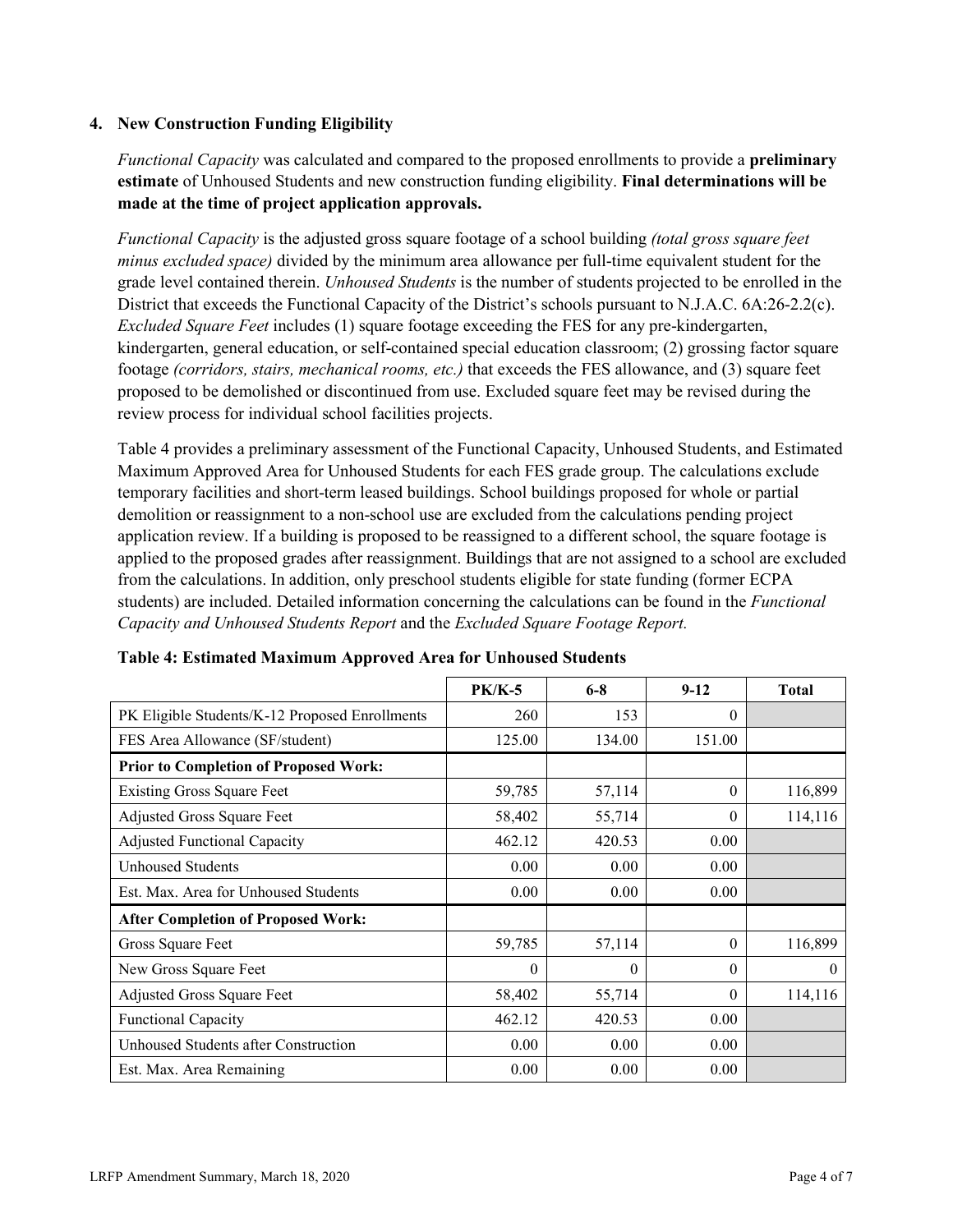Facilities used for non-instructional or non-educational purposes are ineligible for State support under the Act. However, projects for such facilities shall be reviewed by the Department to determine whether they are consistent with the District's LRFP and whether the facility, if it is to house students (full or part time) conforms to educational adequacy requirements. These projects shall conform to all applicable statutes and regulations.

Estimated costs represented in the LRFP by the District are for capital planning purposes only. The estimates are not intended to represent preliminary eligible costs or final eligible costs of approved school facilities projects.

Considerations:

- The District does not have approved projects pending completion, as noted in Section 1, that impact the Functional Capacity calculations.
- The Functional Capacity calculations *exclude* square feet proposed for demolition or discontinuation for the following FES grade groups and school buildings pending a feasibility study and project review: n/a.
- **Based on the preliminary assessment, the District has Unhoused Students prior to the completion** of proposed work for the following FES grade groups: n/a.
- New construction is proposed for the following FES grade groups:  $n/a$ .
- **Proposed new construction exceeds the estimated maximum area allowance for Unhoused** Students prior to the completion of the proposed work for the following grade groups: n/a.
- The District, based on the preliminary LRFP assessment, will not have Unhoused Students after completion of the proposed LRFP work. If the District is projected to have Unhoused Students, adequate justification has been provided to confirm educational adequacy in accordance with Section 6 of this determination.

**FINDINGS** Functional Capacity and Unhoused Students calculated in the LRFP are preliminary estimates. Preliminary Eligible Costs (PEC) and Final Eligible Costs (FEC) will be included in the review process for specific school facilities projects. A feasibility study undertaken by the District is required if building demolition or replacement is proposed per N.J.A.C. 6A:26-2.3(b)(10).

# **5. Proposed Work**

The District assessed program space, capacity, and physical plant deficiencies to determine corrective actions. Capital maintenance, or *"system actions,"* address physical plant deficiencies due to operational, building code, and /or life cycle issues. Inventory changes, or *"inventory actions,*" add, alter, or eliminate sites, site amenities, buildings, and/or rooms.

The Act (N.J.S.A. 18A:7G-7b) provides that all school facilities shall be deemed suitable for rehabilitation unless a pre-construction evaluation undertaken by the District demonstrates to the satisfaction of the Commissioner that the structure might pose a risk to the safety of the occupants even after rehabilitation or that rehabilitation is not cost-effective. Pursuant to N.J.A.C. 6A:26-2.3(b)(10), the Commissioner may identify school facilities for which new construction is proposed in lieu of rehabilitation for which it appears from the information presented that new construction is justified, provided, however, that for such school facilities so identified, the District must submit a feasibility study as part of the application for the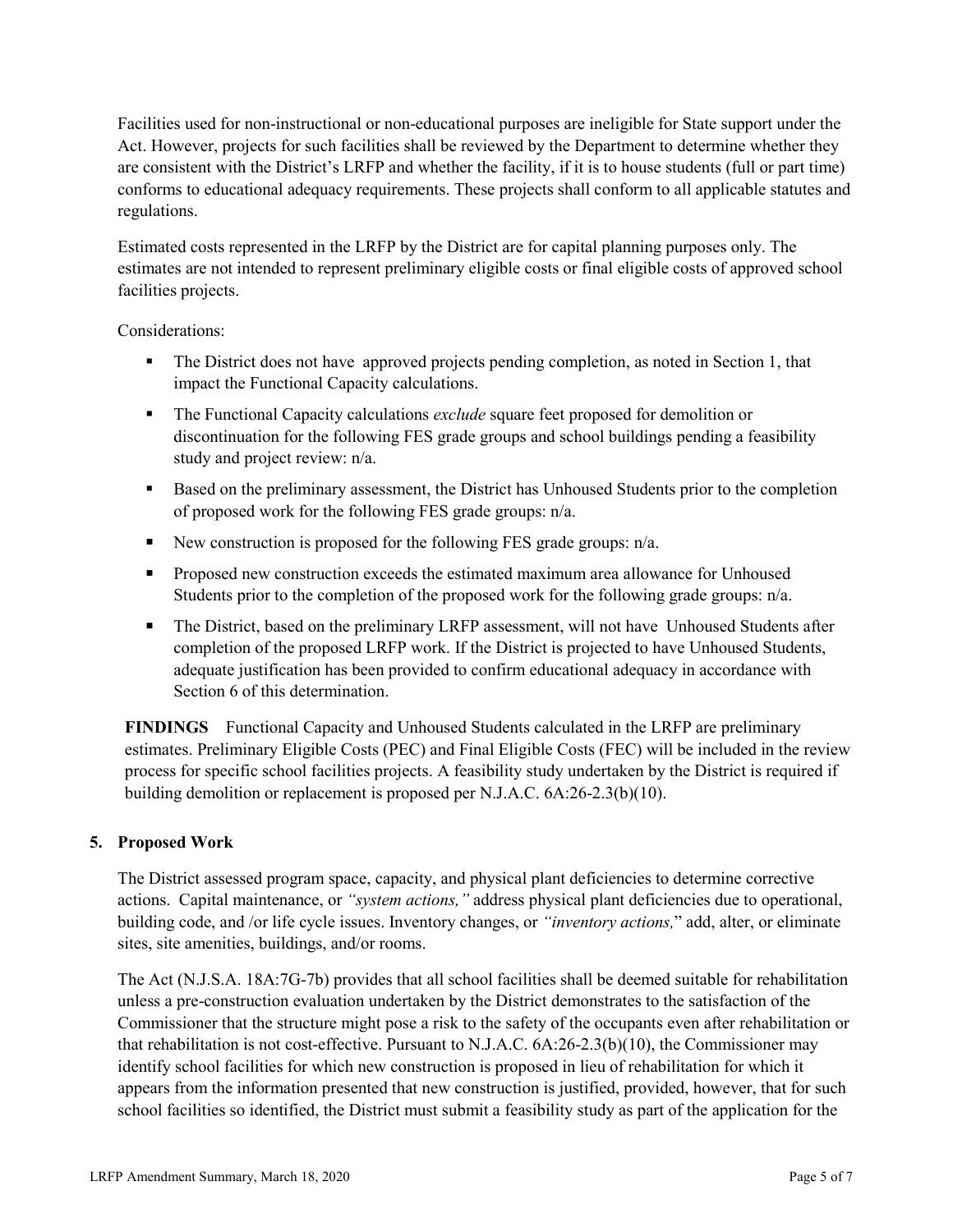specific school facilities project. The cost of each proposed building replacement is compared to the cost of additions or rehabilitation required to eliminate health and safety deficiencies and to achieve the District's programmatic model.

Table 5 lists the scope of work proposed for each school based on the building(s) serving their student population. Proposed inventory changes are described in the LRFP website reports titled *"School Asset Inventory Report and "Proposed Room Inventory Report."* Information concerning proposed systems work, or capital maintenance can be found in the "LRFP Systems Actions Summary Report".

With the completion of the proposed work, the following schools are proposed to be eliminated: n/a; the following schools are proposed to be added: n/a.

| <b>Proposed Scope of Work</b>                                                                  | <b>Applicable Schools</b>     |  |  |
|------------------------------------------------------------------------------------------------|-------------------------------|--|--|
| Renovation only (no new construction)                                                          |                               |  |  |
| System actions only (no inventory actions)                                                     | Florence M. Burd School (010) |  |  |
| Existing inventory actions only (no systems actions)                                           | n/a                           |  |  |
| Systems and inventory changes                                                                  | Long Pond School (040)        |  |  |
| New construction                                                                               |                               |  |  |
| Building addition only (no systems or existing inventory actions)                              | n/a                           |  |  |
| Renovation and building addition (system, existing inventory,<br>and new construction actions) | n/a                           |  |  |
| New building on existing site                                                                  | n/a                           |  |  |
| New building on new or expanded site                                                           | n/a                           |  |  |
| Site and building disposal (in addition to above scopes)                                       |                               |  |  |
| Partial building demolition                                                                    | n/a                           |  |  |
| Whole building demolition                                                                      | n/a                           |  |  |
| Site and building disposal or discontinuation of use                                           | n/a                           |  |  |

**Table 5. School Building Scope of Work**

**FINDINGS** The Department has determined that the proposed work is adequate for approval of the District's LRFP amendment. However, Department approval of proposed work in the LRFP does not imply the District may proceed with a school facilities project. The District must submit individual project applications with cost estimates for Department project approval. Both school facilities project approval and other capital project review require consistency with the District's approved LRFP.

#### **6. Proposed Room Inventories and the Facilities Efficiency Standards**

The District's proposed school buildings were evaluated to assess general educational adequacy in terms of compliance with the FES area allowance pursuant to N.J.A.C. 6A:26-2.2 and 2.3.

District schools proposed to provide less square feet per student than the FES after the completion of proposed work as indicated in Table 5 are as follows: n/a

**FINDINGS** The Department has determined that the District's proposed room inventories are adequate for LRFP approval. If school(s) are proposed to provide less square feet per student than the FES area allowance, the District has provided justification indicating that the educational adequacy of the facility